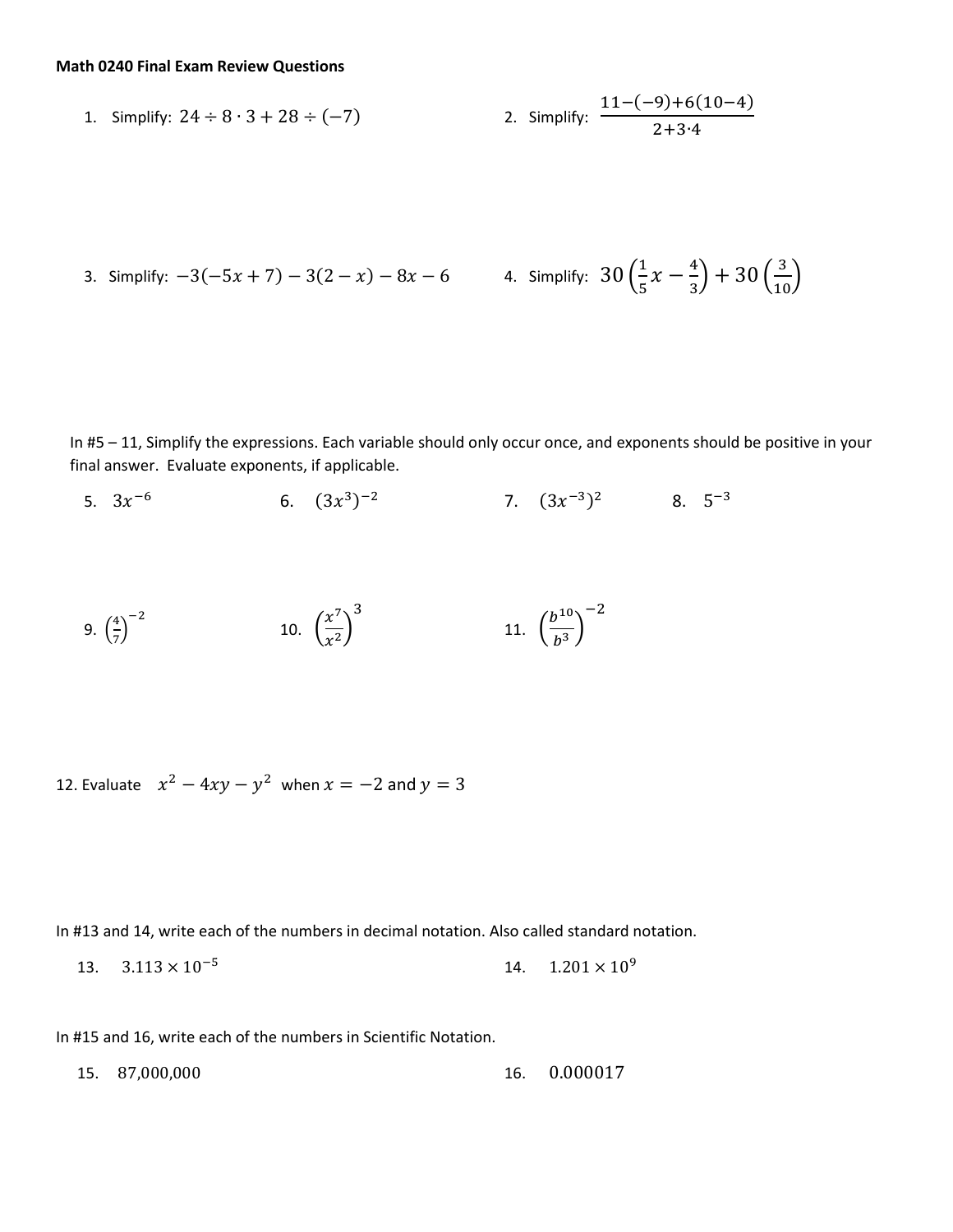In #17 – 19, Solve & check each equation.

17. 
$$
2(x-3) + 5x = 8(x-1)
$$
 18.  $\frac{2x}{3} + \frac{1}{5} = 1 + \frac{3x}{5} - \frac{1}{3}$  19.  $\frac{x+2}{3} = \frac{x}{6}$ 

For #20 – 25, define a variable in words, write an equation or inequality, solve algebraically, and write your answer in a complete sentence.

20. Seven subtracted from five times a number is 208. Find the number.

21. An 87-inch board is cut into three pieces. The longest piece is 10 inches longer than twice the shortest piece and the middle-sized piece is 17 inches longer than the shortest piece. How long are the pieces?

- 22. A landscape architect charged a customer \$971, listing \$350 for plants and the remainder for labor. If the architect charged \$23 per hour, how many hours did the architect work?
- 23. A university with 176 people on the faculty wants to maintain a student-to-faculty ratio of 23:2. How many students should they enroll to maintain that ratio?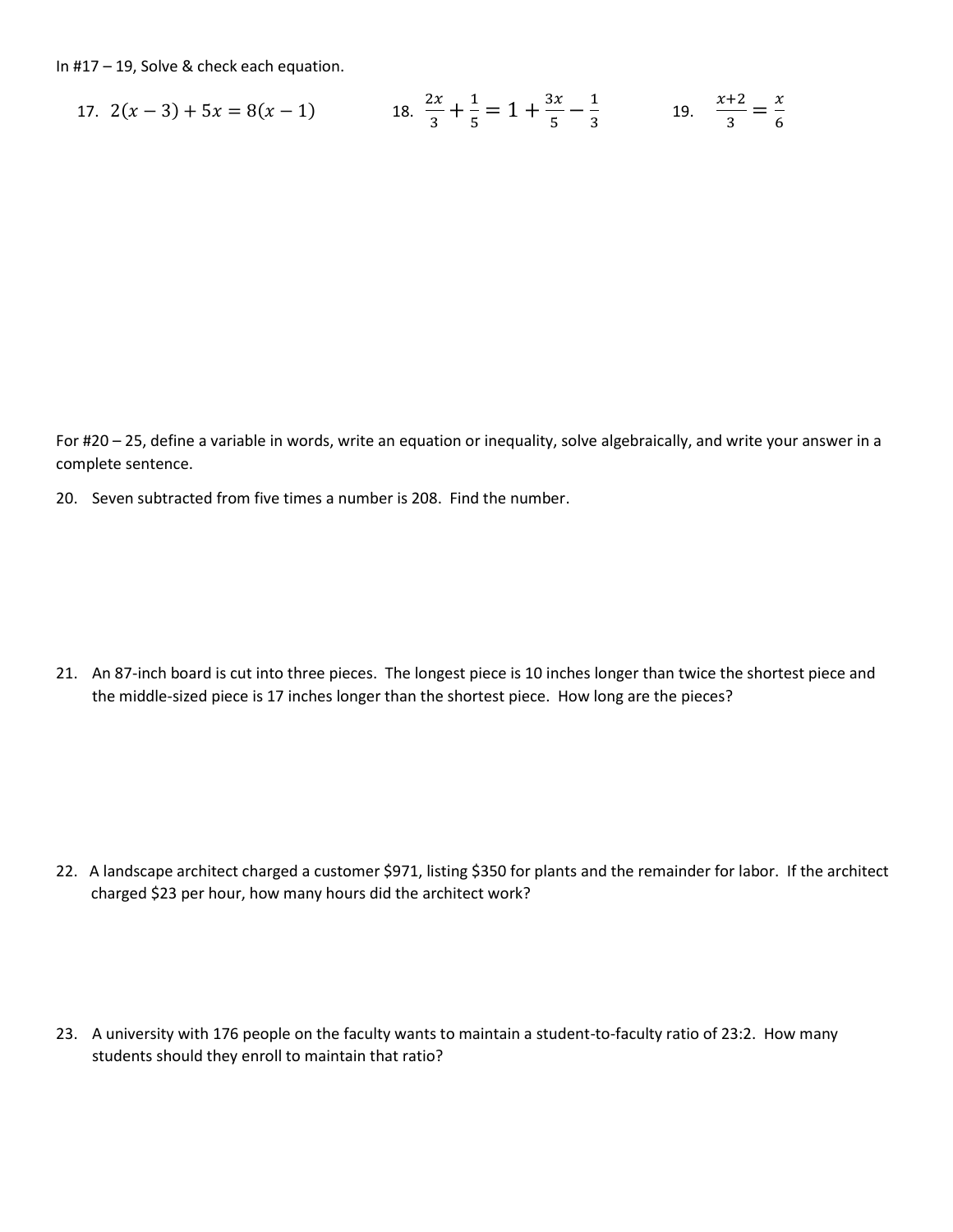24. To earn a B in a course, a student must have a final average of at least 80%. On the first three examinations, a student has scores of 76%, 74%, and 78%. What must the student earn on the fourth examination to earn a B in the course?

25. A motorcycle traveling at 50 mph overtakes a car traveling at 30 mph that had a three-hour head start. How far from the starting point are the two vehicles? (Distance = Rate\*Time)

In #26 – 28, solve each inequality. Write the solution in interval notation and graph it on a number line.

26.  $10 < -2x + 4$ 

Interval Notation: \_\_\_\_\_\_\_\_\_\_\_\_\_\_\_\_\_\_\_\_\_\_\_\_\_

 $\overline{\phantom{0}}$ 

27.  $33x + 33 \ge 3(4x + 3)$ 

Interval Notation: \_\_\_\_\_\_\_\_\_\_\_\_\_\_\_\_\_\_\_\_\_\_\_\_\_

<u> Andreas Andreas Andreas Andreas Andreas Andreas Andreas Andreas Andreas Andreas Andreas Andreas Andreas Andr</u>

28.  $-24 < 3x - 6 \le -15$ 

Interval Notation: \_\_\_\_\_\_\_\_\_\_\_\_\_\_\_\_\_\_\_\_\_\_\_\_\_

÷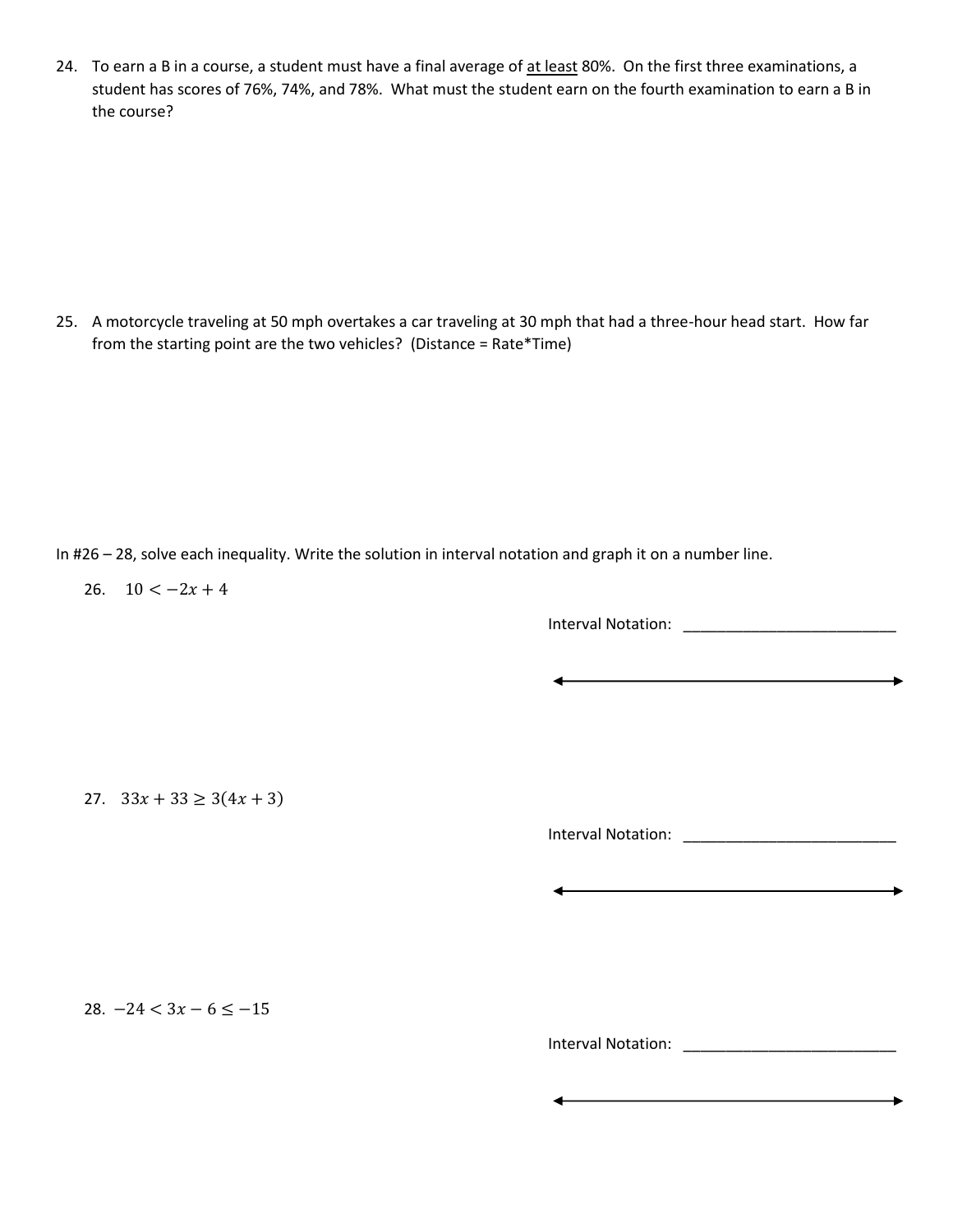29. Graph the line  $5x + 4y = 20$  by finding its x- and y- intercepts. Write your intercepts as ordered pairs.



30. Graph the line  $y = 3x - 6$  by finding its x- and y- intercepts. Write your intercepts as ordered pairs.



31.  $4x + 3y = 6$  32.  $3x - 2y = 5$  33.  $5y - 8x = 30$ 

34. Use the slope and *y*-intercept to sketch  $y = -\frac{1}{3}$  $\frac{1}{2}x + 3$ .

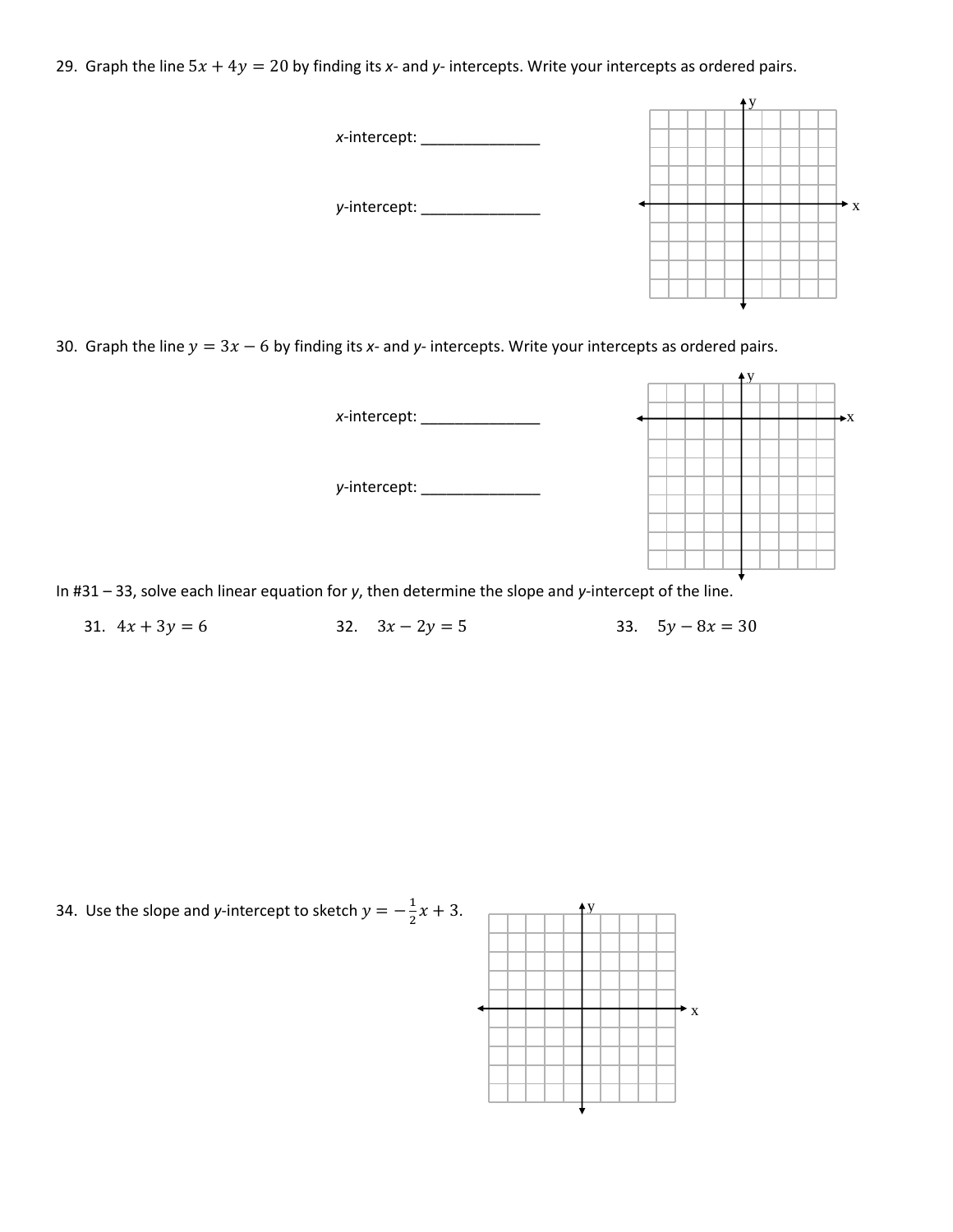35. Sketch the line with slope,  $m = \frac{2}{3}$  $\frac{2}{3}$ , that contains the point (-1, -3). Label the given point and at least 2 other points  $\overrightarrow{y}$ on the line.



36. Write the equation for the line which passes through (-2, 5), and is parallel to the line  $y = 3x - 2$ .

37. Write the equation for the line which passes through the points (3, −4) and (5,0).

38. Write the equation for the line with undefined slope which passes through the point  $(-7,2)$ .

39. Find an equation for the line which is parallel to the line  $y = -2$ , and passes through the point  $(3, -1)$ .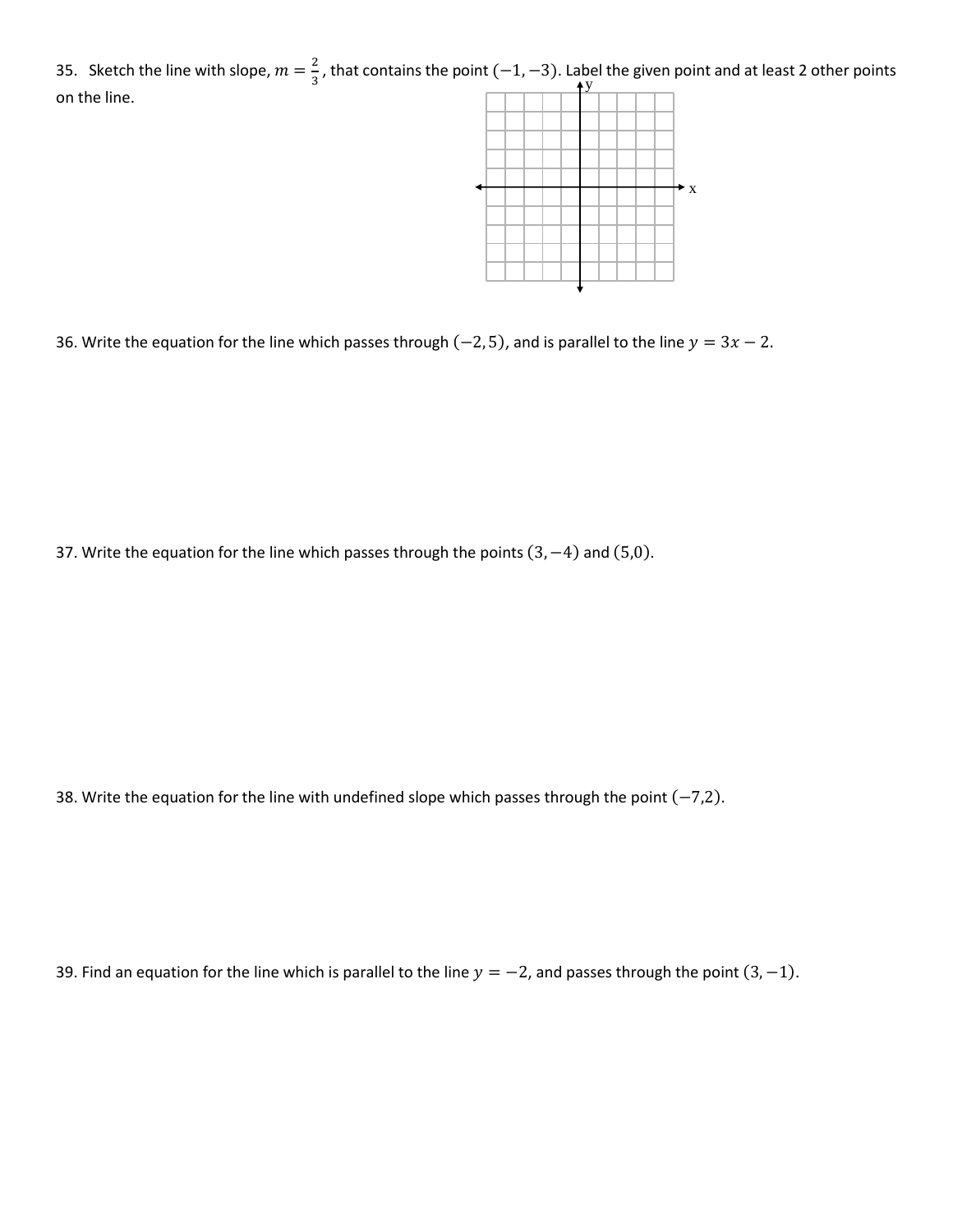- 40. Sunny had \$10,400 in her bank account that she used just for her monthly rent. After five months, she had \$7150 in her account.
	- a. Give the slope of the given line, including units.
	- b. What does the slope mean as a rate of change for Sunny's account?
	- c. Write an equation for the line that models the amount in Sunny's account.
	- d. Assuming she never adds any more money into the account,

when will she run out of money?

In #41 – 46, perform the indicated operation(s) and simplify the result.

41. 
$$
(-2x^2y + 9xy + xy^2 + 21) + (-4xy + 3xy^2 - 11)
$$
  
42.  $(9x^2 - 8x + 5) - (6x^2 - 7x - 1)$ 

43.  $(3a + 7)(2a - 5)$ 

## 44.  $(2x + 7y)^2$

45. 
$$
3x(x+4)(x-4)
$$
  
46.  $(x+3)^2 + (x+3)(x-3)$ 

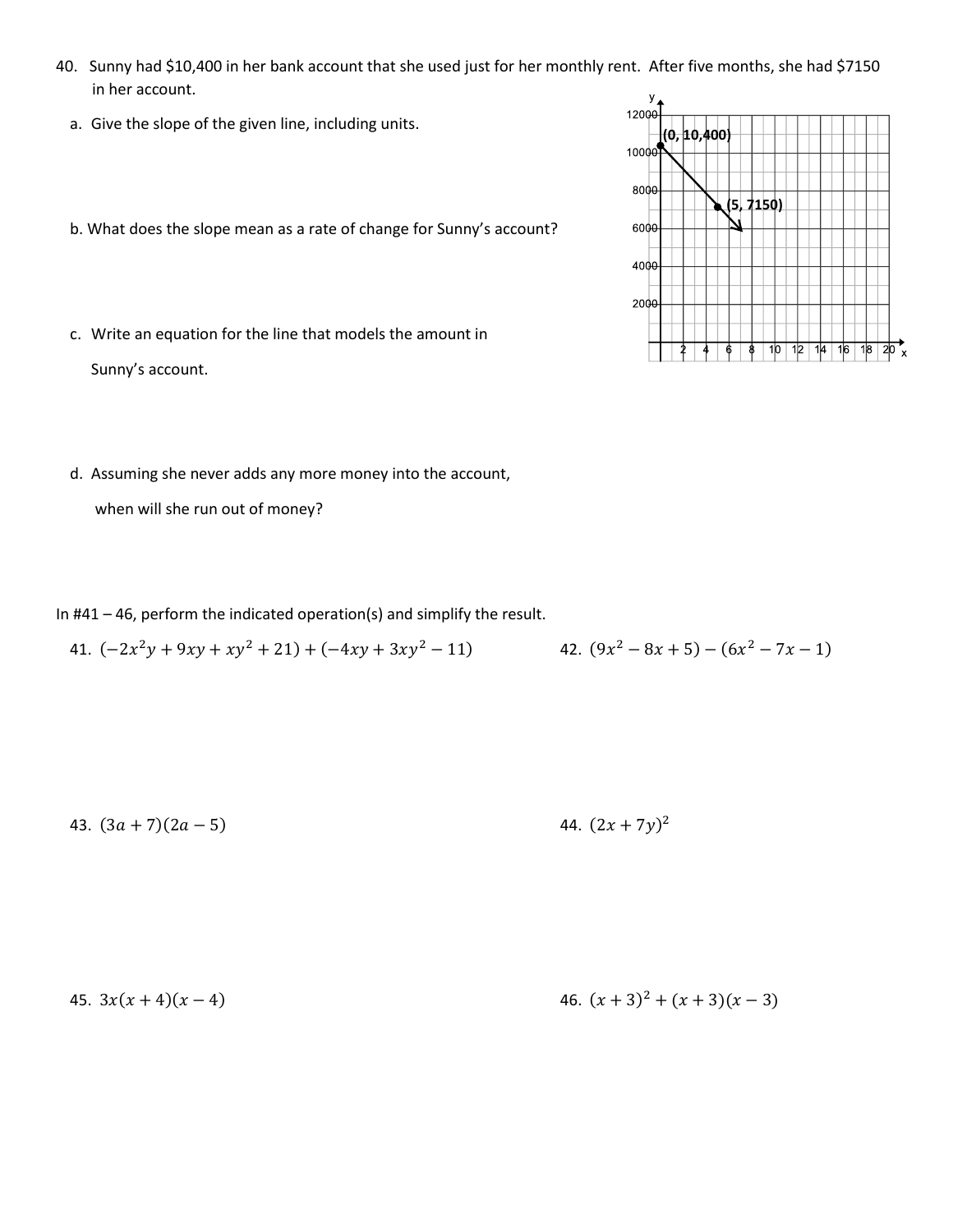In #47 – 52, completely factor each polynomial, including factoring out the Greatest Common Factor. If not factorable, state that it is PRIME.

| 47. $t^2 + 2t - 15$ |  | 48. $m^2 - 12m + 36$ |
|---------------------|--|----------------------|
|---------------------|--|----------------------|

49.  $9p^2 - 100$  50. 4x 50.  $4x^2 + 36$ 

51.  $r^2 + r + 2$  52. 2x  $x^3 + 8x^2 + 6x$ 

53. Simplify each expression. Leave your answer in the form of a simplified radical, if necessary.

a.  $\sqrt{6} \cdot \sqrt{54}$  b.  $\sqrt{6} + \sqrt{54}$  c.  $\sqrt{25 - 16}$  d.  $\sqrt{25} - \sqrt{16}$ 

54. Use rules for square roots to simplify the expression. Do not use a calculator to approximate an answer.

a. 
$$
\sqrt{72}
$$
 b.  $\sqrt{900a^{10}b^4}$  c.  $\sqrt{40x^5y^8}$  d.  $\frac{\sqrt{45h^7}}{\sqrt{5h^3}}$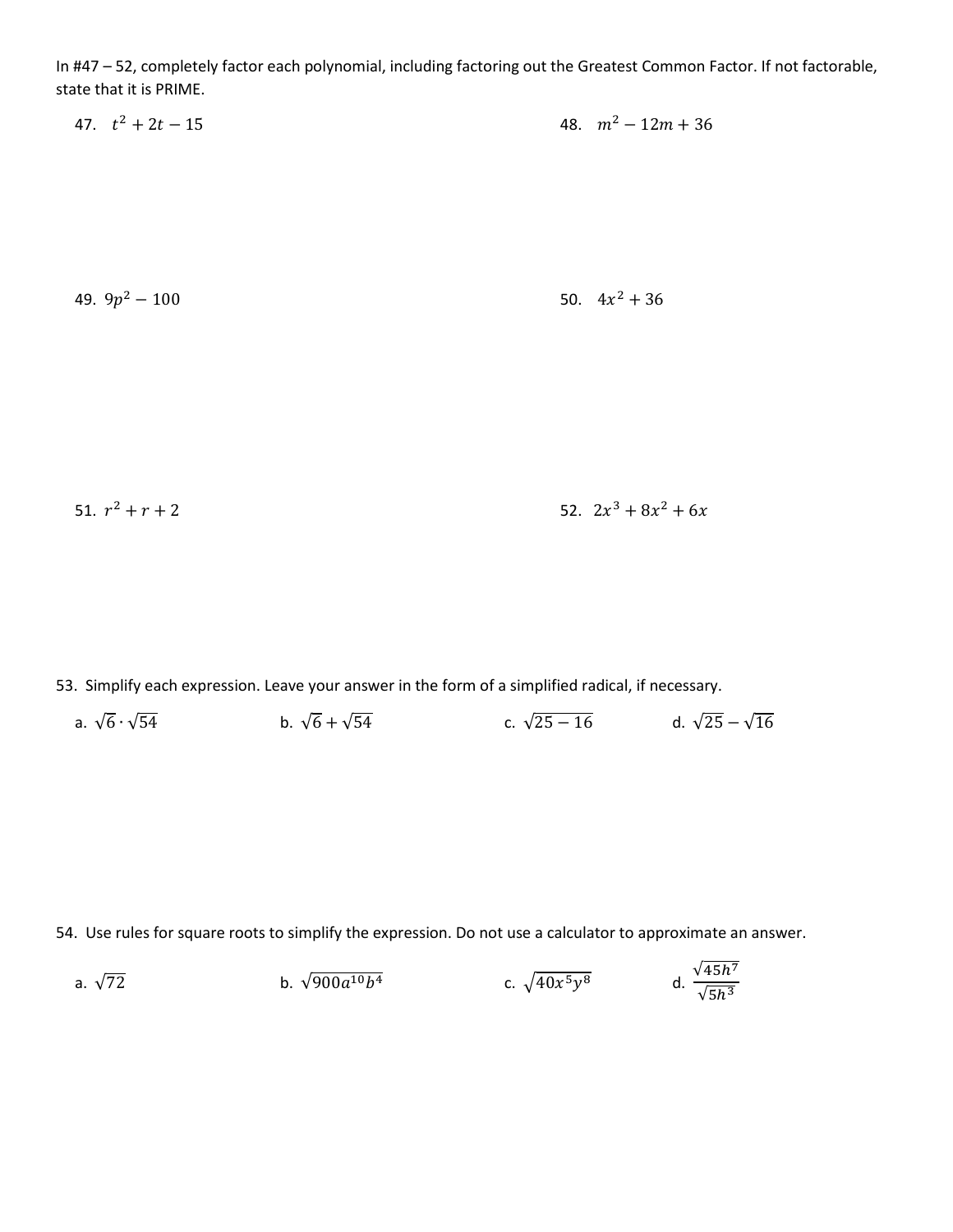55. Use factoring to solve each equation.

a. 
$$
9x^2 - 25 = 0
$$
  
b.  $x(x - 3) = 10$   
c.  $2x^3 + 10x^2 + 12x = 0$ 

56. Use the Square Root Property to solve each equation. Give exact, simplified solutions.

a.  $9x^2 - 25 = 0$ <br>b.  $(x - 2)^2 = 16$ <br>c.  $2(x + 5)^2 = 6$ 

57. Use the Quadratic Formula to solve each equation. Give exact, simplified solutions.

a.  $6x^2 - x - 1 = 0$  $2^2 - x - 1 = 0$  b.  $t^2 = t + 4$ 

58. The length of a rectangular garden is 4 feet longer than the width. If the area of the garden is 140 sq. feet, find the dimensions of the garden.

59. Use the Pythagorean Theorem to find the length of side BC on the right triangle below. Leave your answers in simplified radical form. Assume all units are in centimeters. A

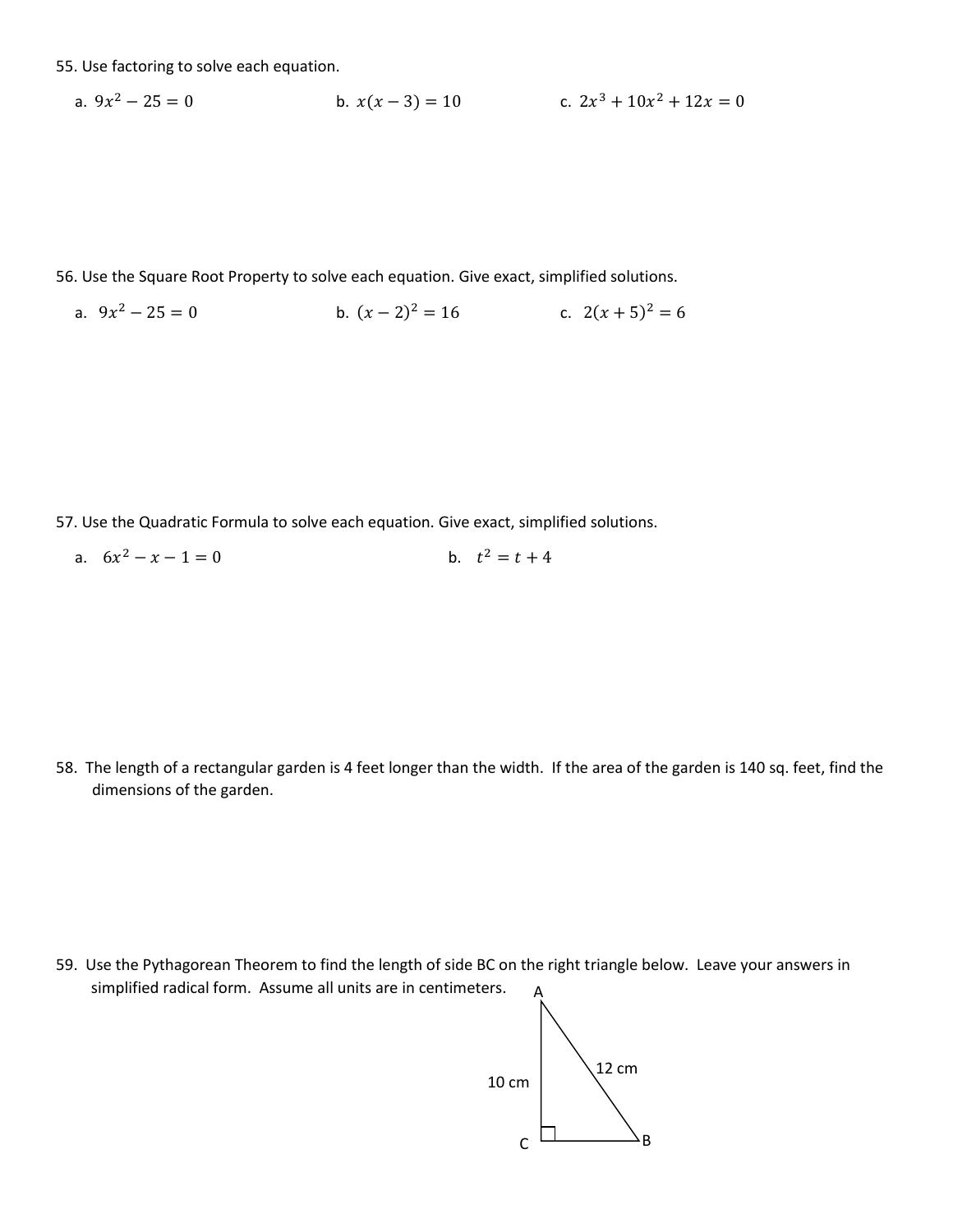60. Solve the following problem by

A)defining a variable, B)writing an equation, C)solving the equation and D) answering the question in context.

*A 13-foot ladder, leaning against a wall, is set with the bottom of the ladder 5 feet from the base of the wall. How far up the wall will the ladder reach?* 

61. Solve each formula for the given variable.

a. Solve for w:  $P = 2l + 2w$ 

1  $\frac{1}{2}bh$ 

62. Find the area and perimeter of the figure.



63. Find the circumference and area of the following circle. Leave your answer in terms of π.  $A = \pi r^2$ ,  $C = 2\pi r$ 

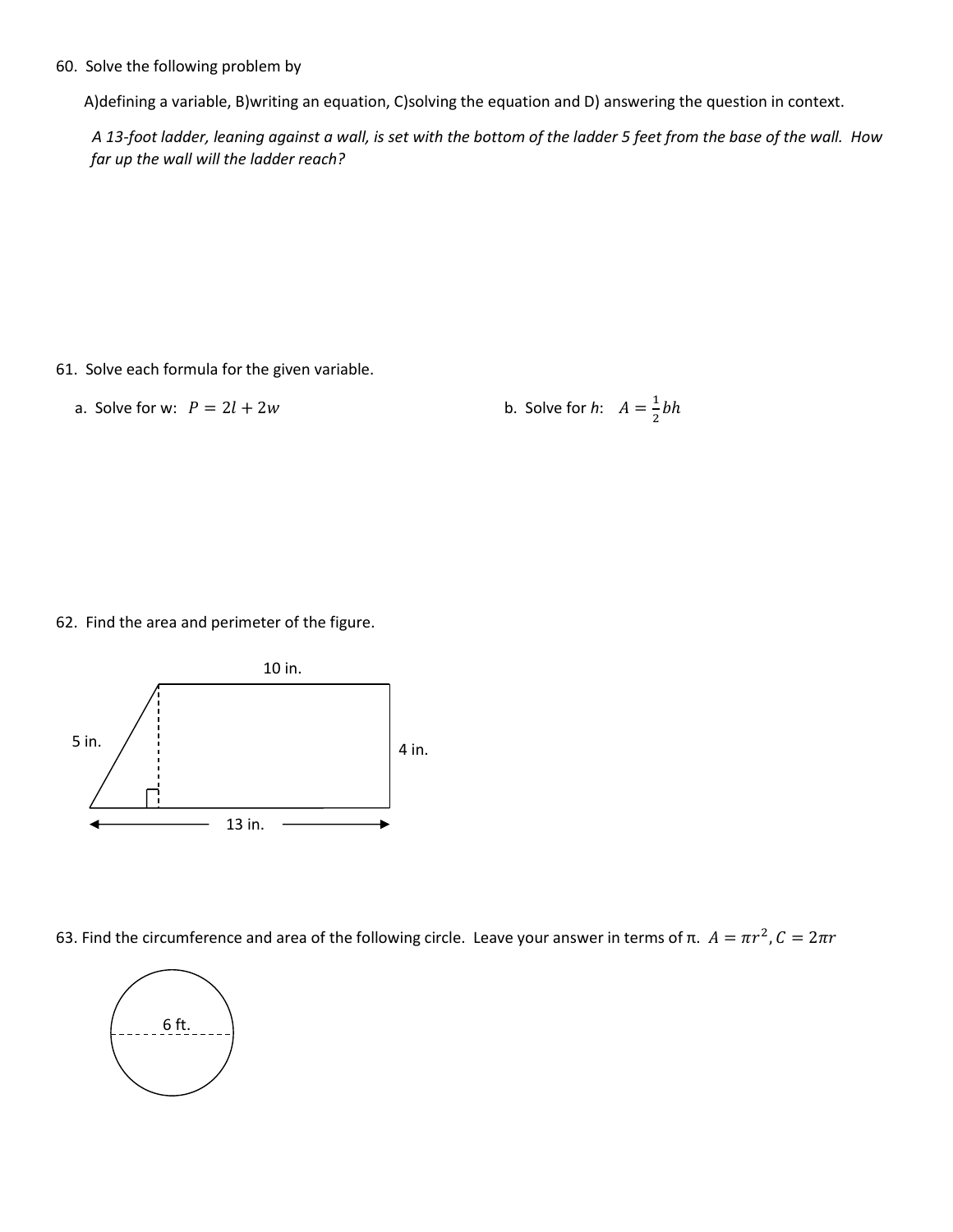65. Given the lengths of the shadows of each tree as well as the height of the smaller tree, find the height of the taller tree.



66. Solve each system of equations by graphing.

a. 
$$
\begin{cases} y = x + 3 \\ 2x + y = -3 \end{cases}
$$



b. 
$$
\begin{cases} 2y = 3x + 2 \\ 3x - 2y = 6 \end{cases}
$$







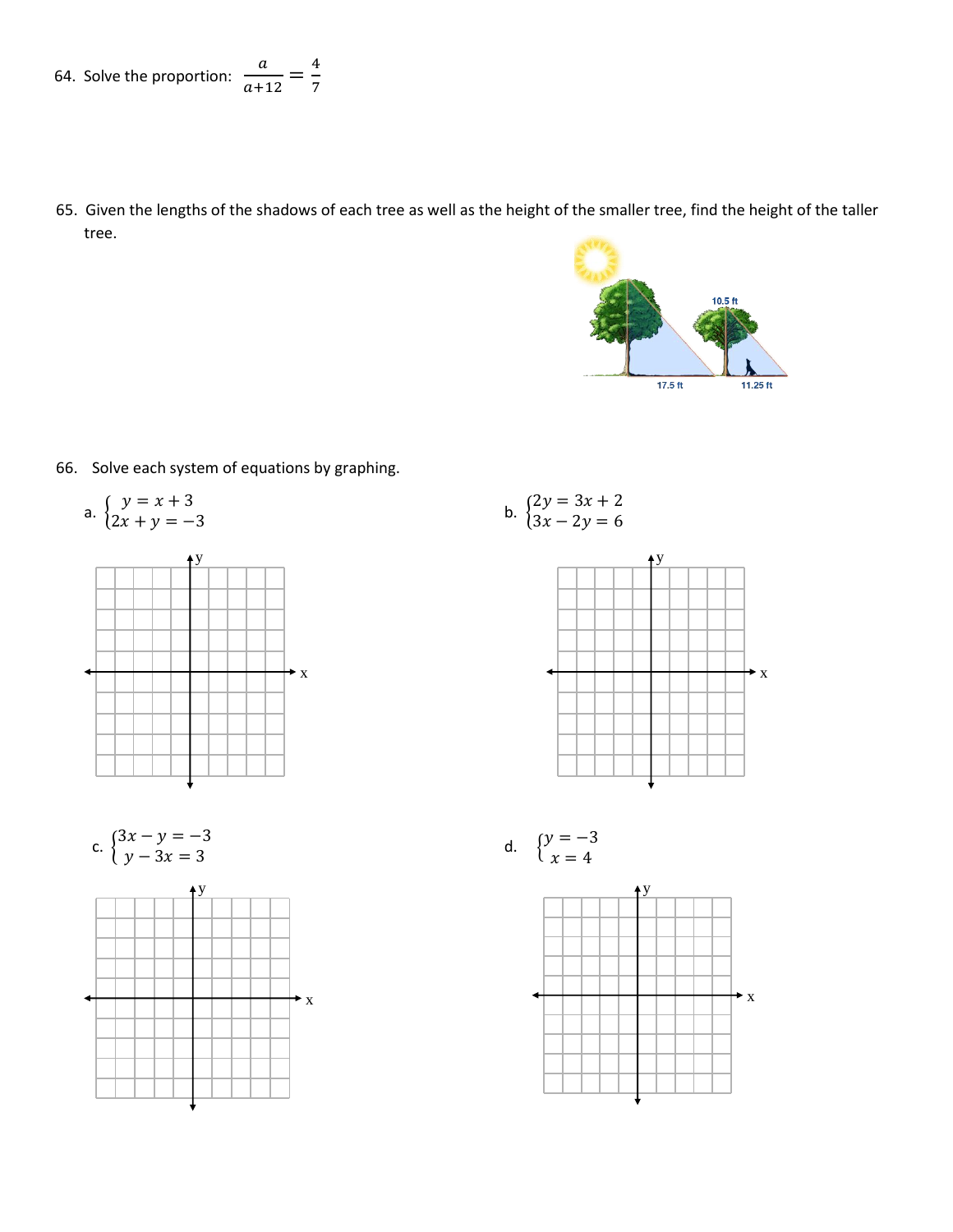In #67 – 70, Solve each system using the substitution method. If there is *No Solution,* or *Infinitely Many Solutions*, so state.

67. 
$$
\begin{cases} 3x + 2y = 3 \\ y = 2x - 16 \end{cases}
$$
68. 
$$
\begin{cases} 2x - y = -4 \\ 2y = 4x - 6 \end{cases}
$$

69. 
$$
\begin{cases} 3x + y = -7 \\ x + 2y = -9 \end{cases}
$$
70. 
$$
\begin{cases} x + 3y = 6 \\ y = -\frac{1}{3}x + 2 \end{cases}
$$

- 71. Given the sets  $A = \{m, a, t, h\}$ ,  $B = \{m, y, t, h\}$ ,  $C = \{f, u, n\}$ , find the following: a.  $A \cup B =$ 
	- b.  $A \cap B =$
	- c.  $A \cap C =$



d. Fill in the Venn Diagram using *A* and *B*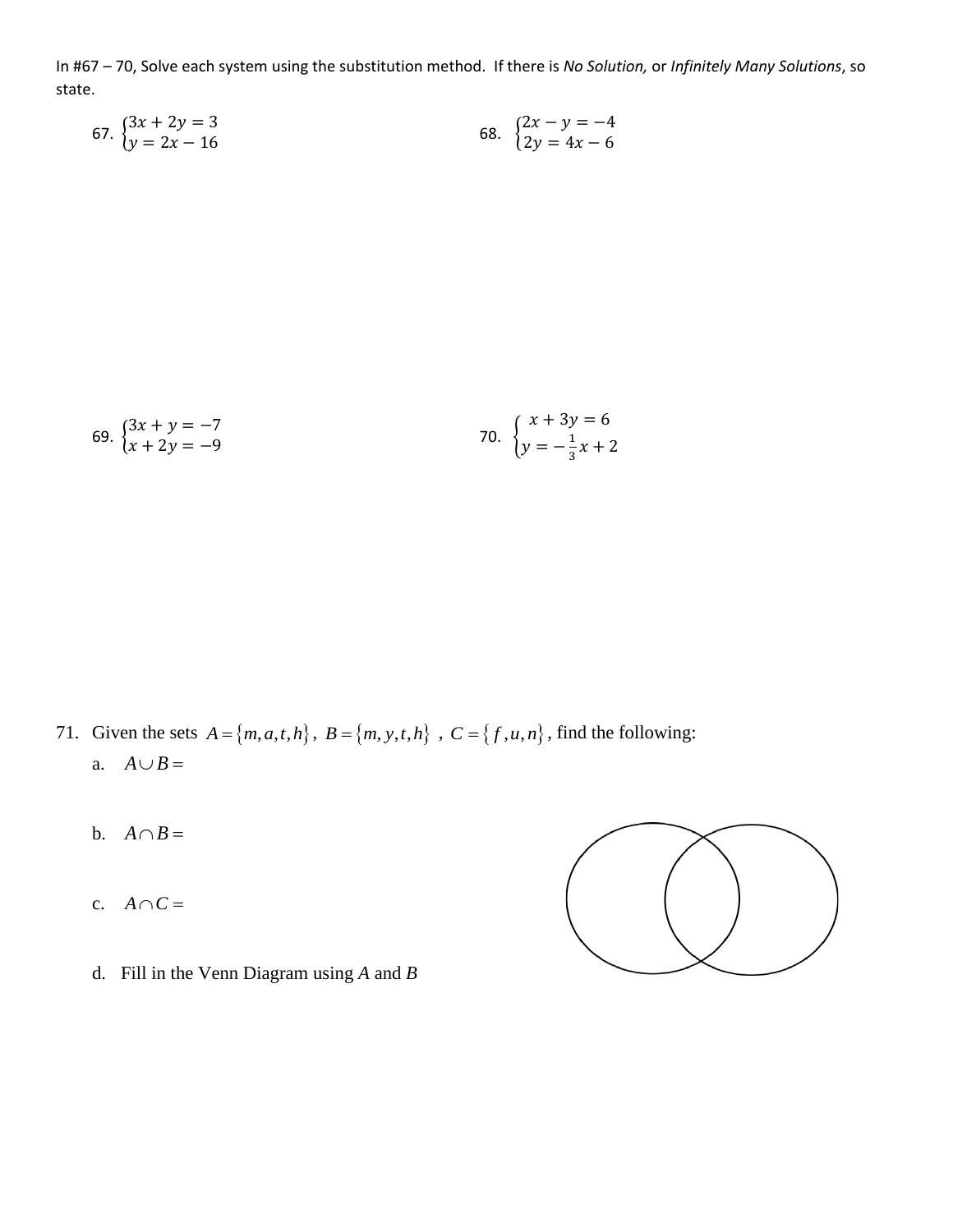72. We have information for the number of students at ARCC taking a college level math class, and the number of students at ARCC taking a science course. Use a Venn diagram to illustrate the number that are in each region. We know 850 students are taking a college level math class, 1100 students are taking a science course, and 625 students are taking both a college level math class and a science course.



- a. The number of people taking a college level math class, but not a science course is \_\_\_\_\_\_\_\_\_\_\_\_\_
- b. Suppose we want to mail scholarship information to all of the individuals who are taking a college level math course or taking a science course or both but we don't want anyone to receive two mailings. How many mailings do we need to send so that each person receives only one mailing?
- 73. A class was polled on their favorite season of the year. Use the following table to finish the pie chart (title, percentages, label each portion)

| Winter | Snrino | Summer | $\mathsf{F} \cap \mathsf{F}$ |
|--------|--------|--------|------------------------------|
|        | ـ      |        |                              |

| Total Number of Students: _____ |  |
|---------------------------------|--|
| % Winter:                       |  |
| % Spring:                       |  |
| % Summer:                       |  |
| % Fall:                         |  |

Title: